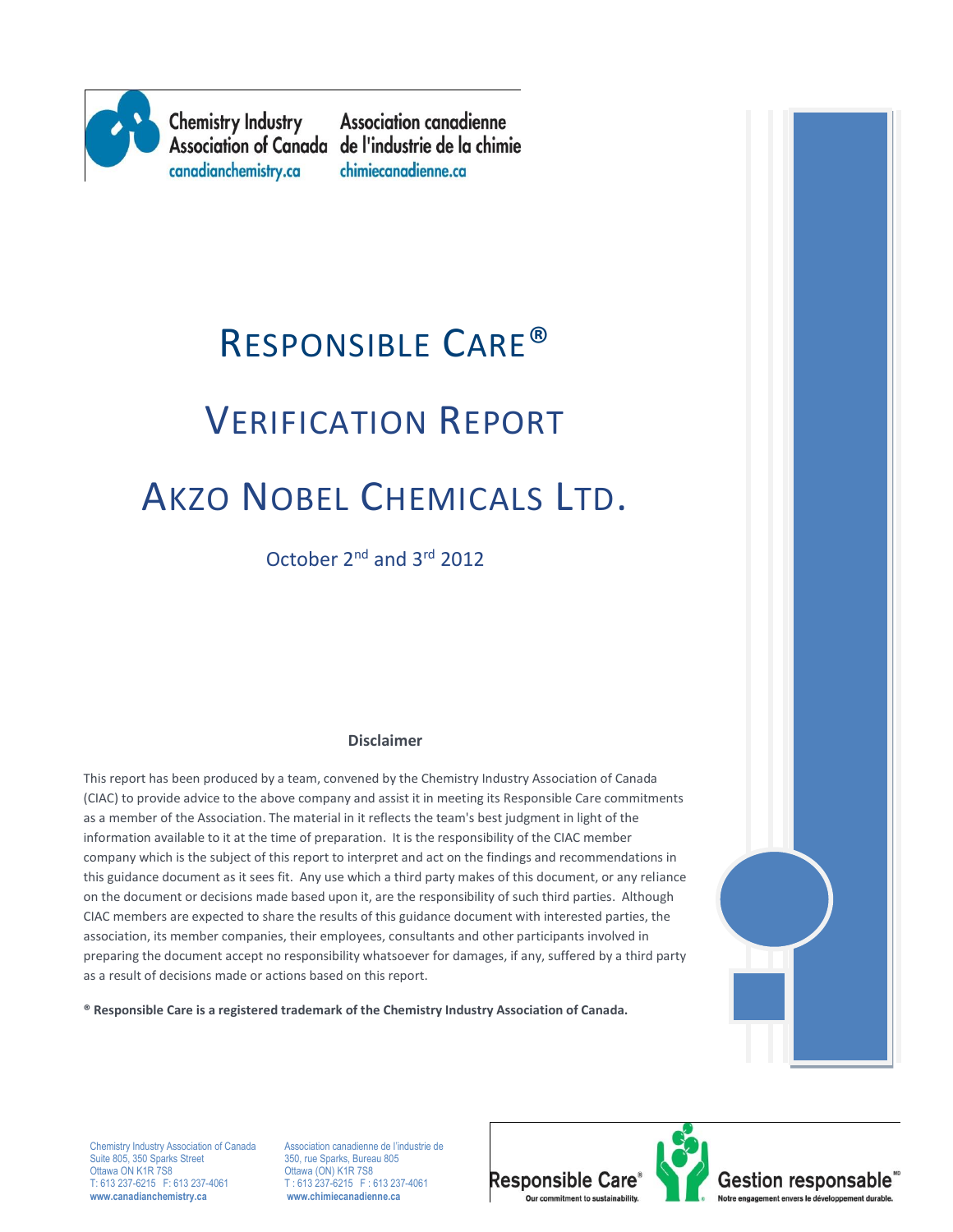# EXECUTIVE SUMMARY

This report documents the observations and conclusions of the independent verification team tasked with conducting a Responsible Care Verification of Akzo Nobel Chemicals Limited. The verification was undertaken on October 2<sup>nd</sup> and 3<sup>rd</sup> 2012 and included team visits to the Saskatoon facility. This was the fourth Responsible Care verification completed for Akzo Nobel Chemicals Limited. The last verification was completed on October 28<sup>th</sup>, 29<sup>th</sup> and 30<sup>th</sup> 2009.

There were not any specific areas of focus for the 2012 verification as this was the first verification under the revised 2010 protocol. In the body of the report there are listed three multifaceted findings requiring action related the Operations and Stewardship codes respectively. There are also four improvement opportunities related to the Operations and Accountability Codes and six successful practices.

As a result of the examination conducted, the verification team **is of the opinion that the Responsible Care Ethic and Principles for Sustainability are guiding company decisions and actions, and that a selfhealing management system is in place to drive continual improvement. The team believes that the company is capable of responding to the range of Findings Requiring Action identified during the verification which are summarized below and discussed in detail in the report. The verification is complete and no further involvement is required by the verification team.**

Signed: Cameron Dillabough Date: October 11, 2012 Verification Team Leader

For more information on this or a previous Responsible Care Verification Report, please contact your local company site or the company's overall Responsible Care coordinator:

Michael Stein, Site Manager. Telephone: 306-242-3855 ext.229 e-mail: [michael.stein@azkonobel.com](mailto:michael.stein@azkonobel.com)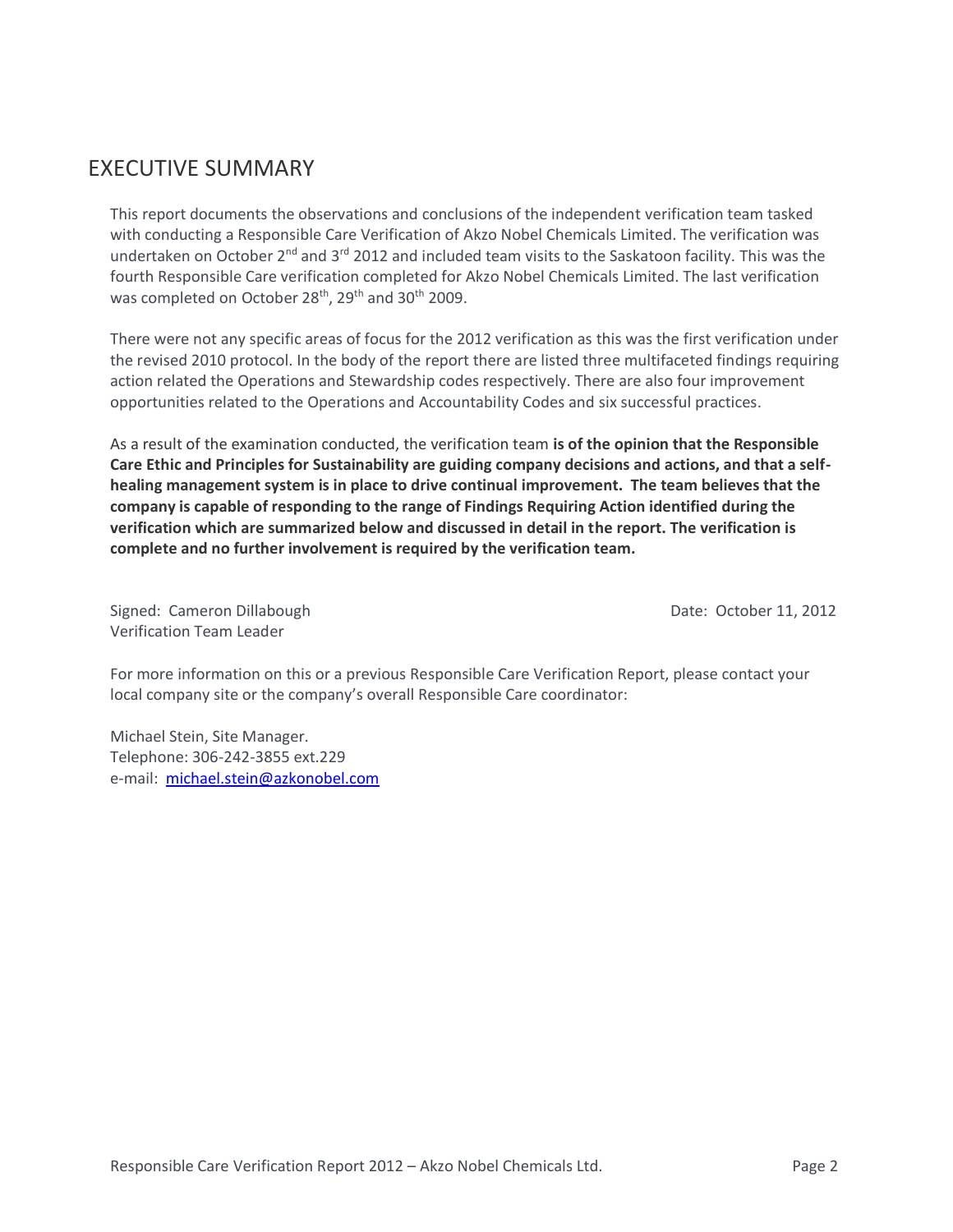## **SUMMARY OF VERIFICATION TEAM OBSERVATIONS**

*{Please provide a succinct summary of each of the team's main observations. For each Finding Requiring Action - where possible - please identify if this is an isolated observation or one that is a symptom or attribute related to either the management system or the application of the ethic and principles}*

#### **Findings Requiring Action**

**1. It is a finding requiring action that the Akzo Nobel decision making is not sufficiently guided by the commitment to engage with business partners to ensure the stewardship and security of products, services and raw materials throughout their life cycle. Specifically the team observed that the execution of the following related activities are not consistent with Responsible Care® Code expectations:**

**i) Selection and ongoing assessment of transportation service providers. (OP12-16 and ST116)**

**ii) Selection and ongoing assessment of distributors (OP15, ST115 through ST120) iii) Selection and ongoing assessment of waste service providers and selection and ongoing assessment of other service providers. (OP69 & OP75)**

**C.I.A.C. Memberlink has guidance in all these areas which can assist in the development of company procedures.**

**2. It is a finding requiring action that the C.I.A.C. Responsible Care® Commitments are not fully and formally embedded in the company's "Plan" step of the management cycle. While a cross reference document is under development (work in progress); the output of that activity must result in the code expectations being formally and fully considered as Akzo Nobel Canada Ltd. requirements and as equivalent to regulatory requirements and expectations of other formal management system processes (ie: ISO 14001), such that the gaps identified above in the finding requiring action will not arise in the future.** 

#### **Works in Progress**

**1. A cross reference document referencing the 152 code elements and Akzo Nobel's Guidance Notes, policies and procedures has been developed. A gap analysis has been completed to identify areas where new or revised Guidance Notes will be required.** 

**2. Part of the implementation plan for the new community emergency warning system is to promote buy-in by the community as each individual must activate their own electronic alert platform. ie: cell phone, Ipad etc. The next step is community education and acceptance through auspices of the Community Advisory Panel and Saskatoon Industrial Mutual Assistance Committee.**

**3. As of the verification date the contractor selection process was being upgraded to a corporate electronic on-line system and a six month review of the process is planned.**

**4. At the time of the verification the site was revising the emergency assistance plan for low risk, less than truckload (LTL) shipments.**

**5. At the time of the verification there was a six month plan in place to review and revise site operating procedures.**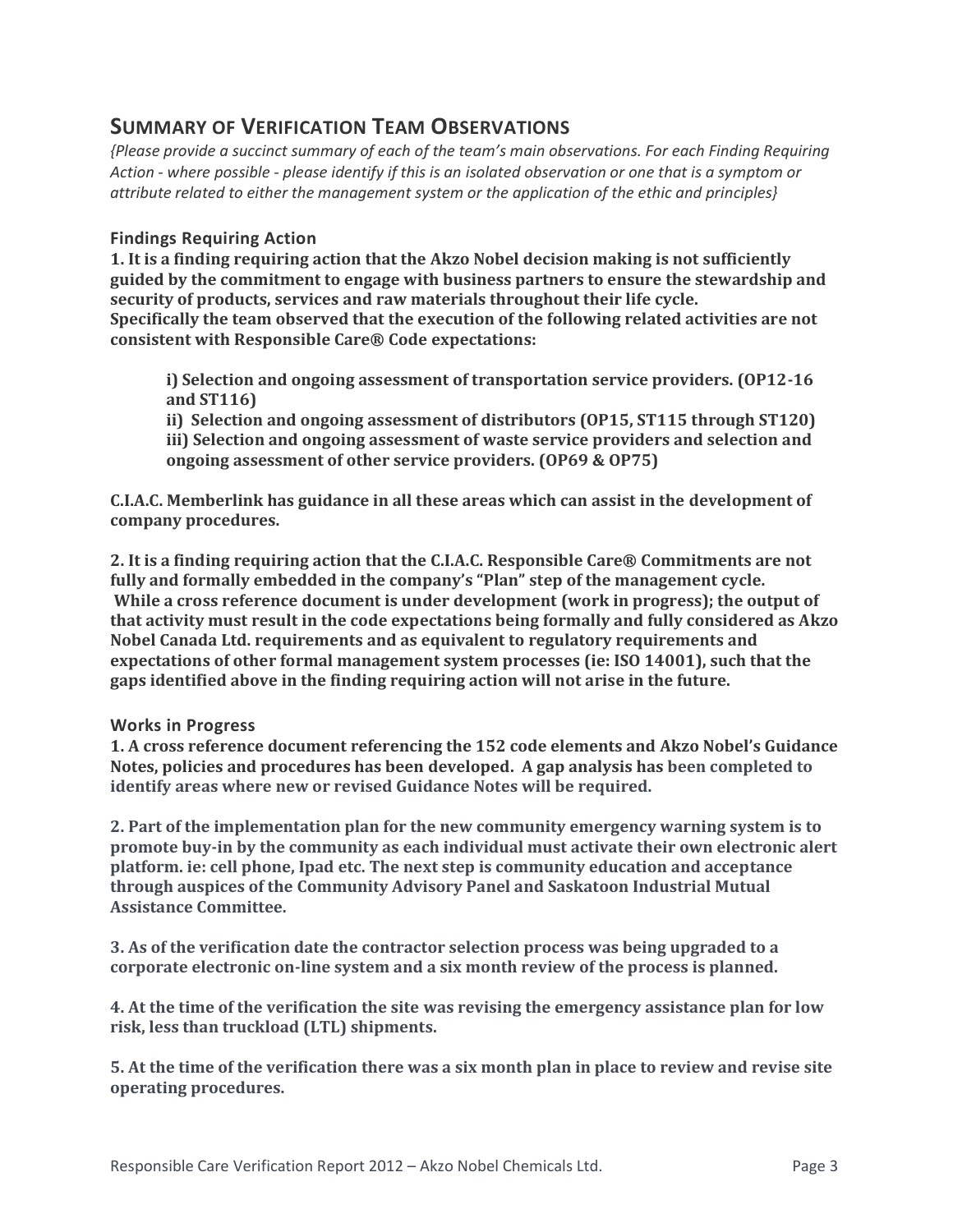**6. At the time of the verification there were plans to implement a software based Management of Change management system.**

#### **Improvement Opportunities**

**1. There is an opportunity for improvement to better promote Responsible Care®, by name, in the company training and informational processes for site personnel, other than at the managerial level, by linking the Corporate focus on sustainability with Responsible Care®.** 

**2. There is an opportunity for improvement, in relation to OP#7, to reassess the value of online operator training and evaluate the benefits of utilizing a dedicated trainer for the handson portion of operator training.** 

**3. There is an opportunity for improvement to implement a documented process, with appropriate review timelines, to comply with code elements OP39 and AC126 in relation to maintaining a list of community stakeholders.**

**4. There is an opportunity for improvement to develop documented managerial expectations that support AC 138 and AC 139 which cover the company's commitment to formally and strategically engage in public policy processes.** 

#### **Successful Practices**

**1. For several years the Akzo Nobel site has been involved in, and spearheading, the development of a community emergency warning system. A system has been developed and implementation is proceeding.**

**2. For the relative size of the Saskatoon location the site is involved with, or participating in several local and Provincial associations and regulatory entities.**

**3. The Akzo Nobel Corporation has recently introduced internal employee sustainability participation and education program entitled "We Care".**

**4. The Saskatoon site was proactive in the engagement and sponsoring of Envirotec to become a C.I.A.C. member partner.**

**5. The Saskatoon Site Manager and overall Responsible Care® Coordinator is teaching a "Business Ethics" course at the University of Saskatchewan, which included a presentation on Responsible Care®.**

**6. The Saskatoon site is very proactive in the promotion of Responsible Care®. Evidenced through its business practices, operational Ethics, promotion of Responsible Care® by name and the through Product Stewardship outreach activities with customers and bulk carriers.**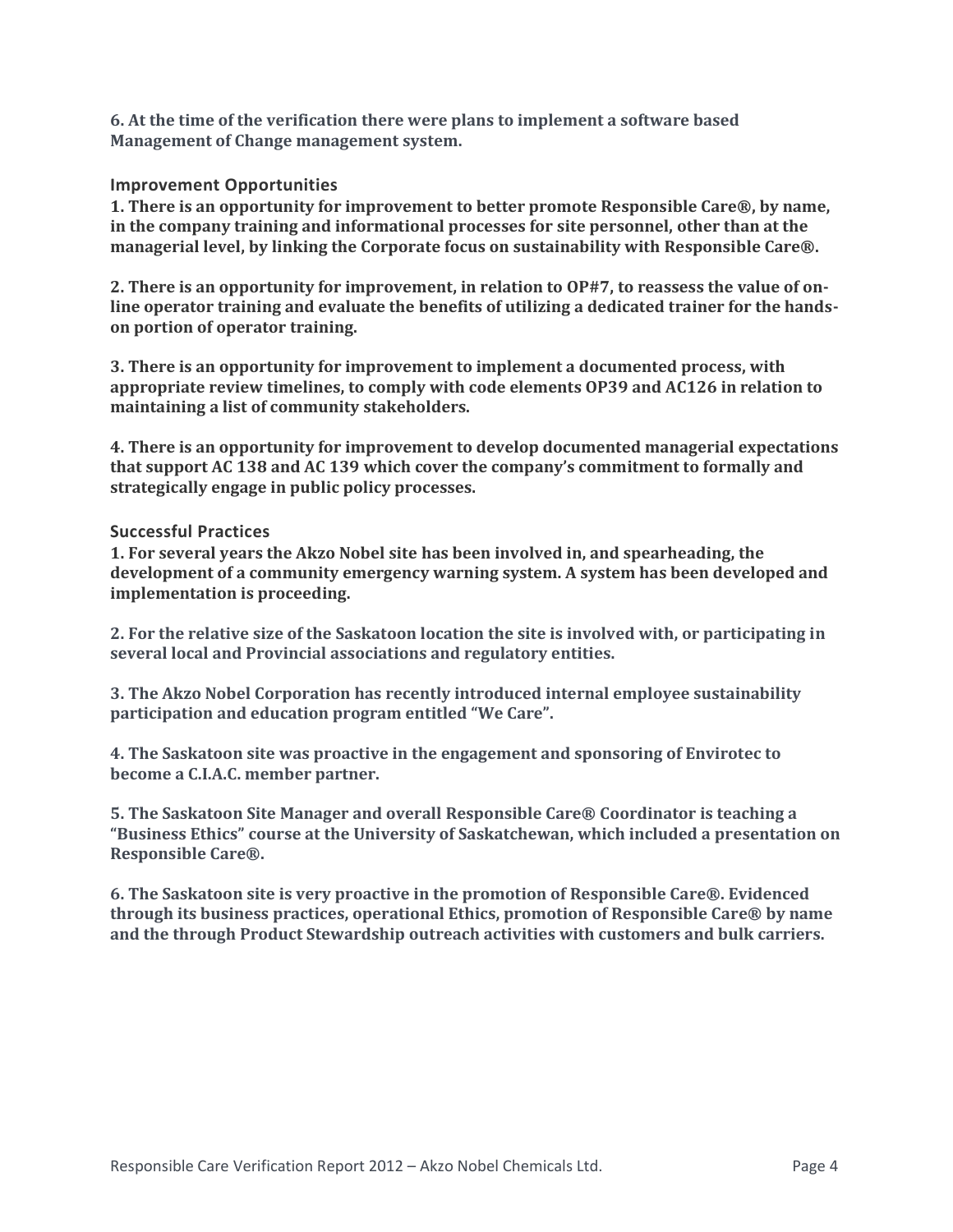# **1. INTRODUCTION**

#### **1.1 About Responsible Care Verification**

As a member of the Chemistry Industry Association of Canada (CIAC),the most senior executive responsible for Akzo Nobel Chemicals Limited operations in Canada attests annually to CIAC and its peers that the company's operations conform to the expectations contained in the Responsible Care Commitments and are guided by *Responsible Care Ethic and Principles for Sustainability*.

#### *The Responsible Care® Ethic and Principles for Sustainability*

*We are committed to do the right thing, and be seen to do the right thing.*

*We dedicate ourselves, our technology and our business practices to sustainability - the betterment of society, the environment and the economy. The principles of Responsible Care® are key to our business success, and compel us to*:

- work for the improvement of people's lives and the environment, while striving to do no harm;
- be accountable and responsive to the public, especially our local communities, who have the right to understand the risks and benefits of what we do;
- take preventative action to protect health and the environment;
- innovate for safer products and processes that conserve resources and provide enhanced value;
- engage with our business partners to ensure the stewardship and security of our products, services and raw materials throughout their life-cycles;
- understand and meet expectations for social responsibility;
- work with all stakeholders for public policy and standards that enhance sustainability, act to advance legal requirements and meet or exceed their letter and spirit;
- promote awareness of Responsible Care, and inspire others to commit to these principles.

As an element of this commitment to Responsible Care, Akzo Nobel Chemicals Limited must, every three years, participate in an external verification intended to:

- 1. Provide the Executive Contact with an external perspective when assessing if the company is indeed meeting the intent of the Responsible Care Commitments, along with advice on areas that may require attention;
- 2. Identify opportunities for assisting the company when benchmarking its own practices and performance against those of its peers, thus supporting continual improvement;
- 3. Contribute to the credibility of Responsible Care amongst company personnel and stakeholders, as well as the stakeholders of the broader industry;
- 4. Identify successful company practices that can be promoted to peers in the CIAC membership; and
- 5. Support the identification of areas of common weakness so that collective tools and guidance can be developed to improve performance in those areas across the CIAC membership.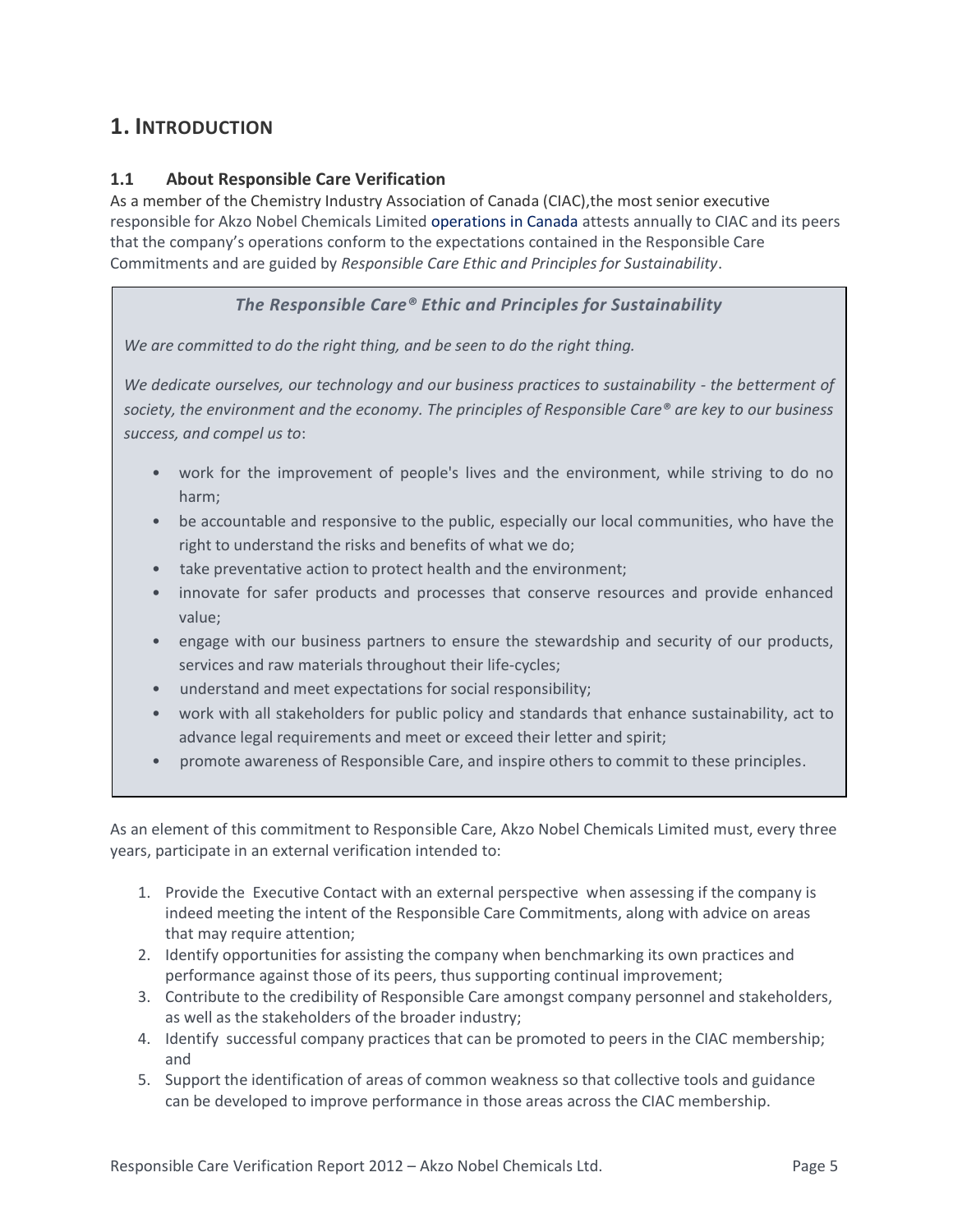Verification is conducted according to a common protocol, developed by the association's members and others, including several critics of the chemical industry. The verification is conducted by a team consisting of:

- Knowledgeable industry experts with experience in Responsible Care;
- A representative of the public at large (usually with a public interest background and with experience in Responsible Care gained from serving on the CIAC's National Advisory Panel) and
- One or more representatives of the local communities where the company's facilities are located.

Once completed, the Verification Report is made publicly available through the CIAC website [\(www.canadianchemistry.ca\)](http://www.canadianchemistry.ca/). Akzo Nobel Chemicals limited is also is expected to share the report with interested persons in its communities and other stakeholders as part of its ongoing dialogue processes.

Additional information on Responsible Care and / or the verification process can be found at the CIAC website [www.canadianchemistry.ca,](http://www.canadianchemistry.ca/) or by contacting the Responsible Care staff at CIAC at [glaurin@canadianchemistry.ca](mailto:glaurin@canadianchemistry.ca) or (613) 237-6215 extension 233.

#### **1.2 About Akzo Nobel Chemicals Limited**

Akzo Nobel corporate offices are located in Amsterdam the Netherlands and support for the Saskatoon operation is provided by business groups in Mississauga Ontario, Brewster New York and Chicago Illinois. This description covers the Canadian operations of Akzo Nobel Chemicals Ltd., operating out of the company's facility in Saskatoon, Saskatchewan. This is the only Akzo Nobel manufacturing facility in Canada that supports the "Surface Chemistry" segment of the Akzo Nobel Specialty Chemicals division. There are other Akzo Nobel operations in Canada supporting the Pulp and Paper Chemicals business and several facilities that are part of the Decorative Paints and Coatings divisions and these groups are organized as separate entities and are not part of this verification.

The Saskatoon Plant occupies 22 acres (8.9 hectares) and is located just north of the City of Saskatoon on the north bank of the South Saskatchewan River. The plant employs 33 people. There are 29 Akzo Nobel personnel and 4 Jacobs-Catalytic personnel which are part of a third party contract maintenance group. Akzo Nobel personnel consist of 12 office / supervisory staff and 17 unionized (Communications, Energy & Paper workers Union) operators. Additional information can be obtained at: [www.azkonobel.com](http://www.azkonobel.com/) 

#### **1.3 About This Verification**

The verification of Akzo Nobel Chemicals Limited was conducted on October  $2^{nd}$  and  $3^{rd}$  2012 and included team visits to Saskatoon Saskatchewan location which is the sole company manufacturing site in Canada. During the course of the verification, the team had the opportunity to interact with a wide range of company personnel, as well as stakeholders external to the company. Attachment 2 contains a list of those individuals interviewed and their affiliations.

This was the fourth verification exercise completed for Akzo Nobel Chemicals Limited. The last verification was completed on October 28<sup>th</sup>, 29<sup>th</sup> and 30<sup>th</sup> 2009. The verification team was comprised of the following individuals.

| <b>Name</b>           | <b>Affiliation</b>    | <b>Representing</b>                |
|-----------------------|-----------------------|------------------------------------|
| Cameron D. Dillabough | C.I.A.C.              | Team Leader                        |
| Keith Purves          | C.I.A.C.              | Public-At-Large Verifier           |
| Simeon Emmanuel       | Saskatoon resident    | Saskatoon Community Representative |
| Geoff Warren          | Verification observer | Envirotec Services Inc.            |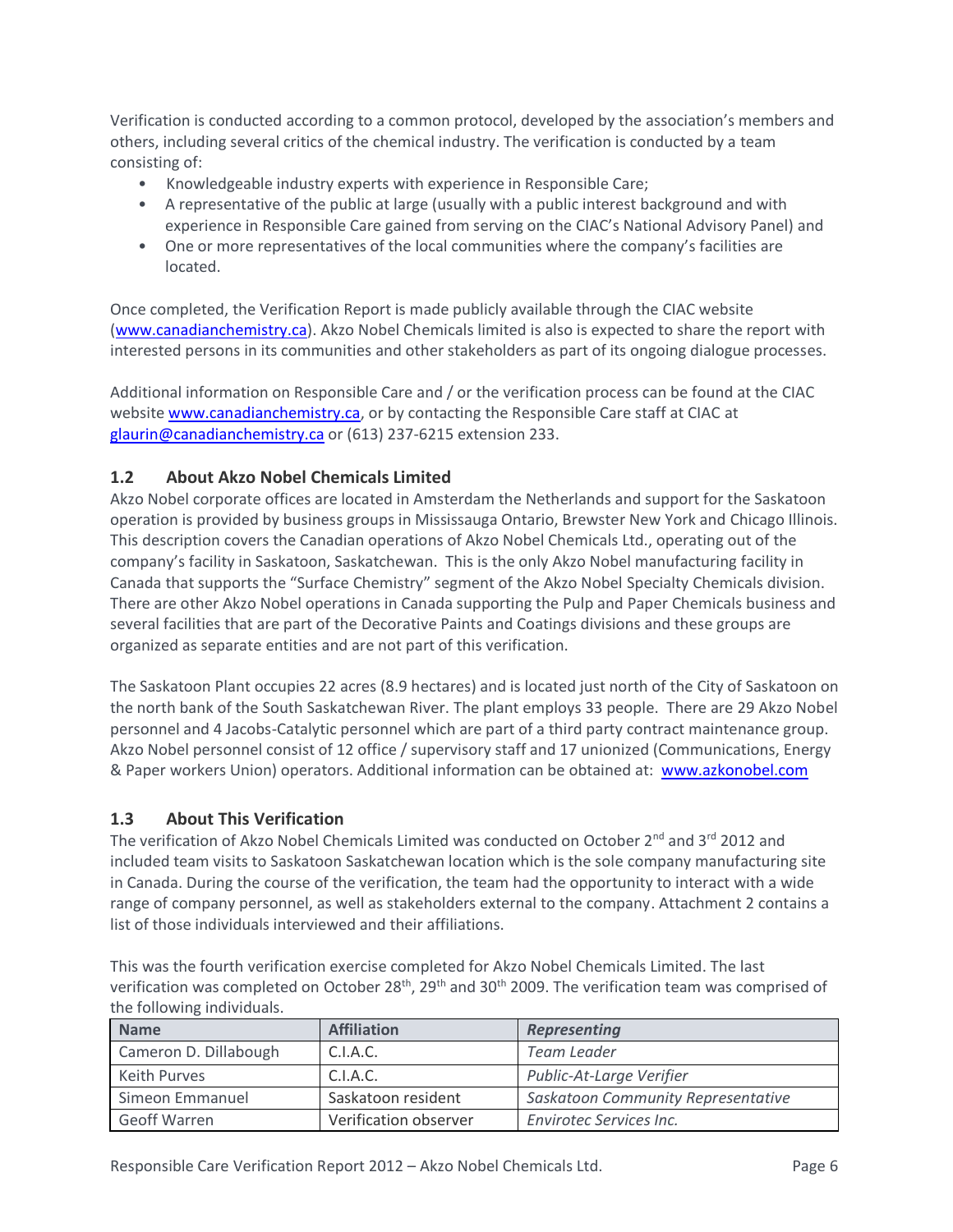# **2. TEAM OBSERVATIONS CONCERNING THE RESPONSIBLE CARE COMMITMENTS (CODES AND BENCHMARK AND COLLECTIVE EXPECTATIONS)**

During the verification of Akzo Nobel Chemicals Limited the verification team looked for evidence that the company was addressing the expectations documented in the Responsible Care Commitments (152 code elements plus 28 benchmark and collective expectations). While considering all aspects of the Responsible Care Commitments during the verification, the team placed an emphasis on conducting a more in-depth examination of certain company aspects identified by the company or the team. The primary emphasis for the verification was the application of the 152 code elements because this was the first verification of Akzo Nobel against the revised 2010 Verification Protocol.

In communicating its observations, the verification team will make repeated reference to the following categories of observations:

- 1. **Findings Requiring Action** document instances where the verification team observes specific company actions (or the absence of company actions) which are inconsistent with the detailed codes and benchmark and collective expectations contained in the Responsible Care Commitments. Where possible, the verification team will communicate, based on their experience and judgment, why it is inconsistent and how the observation relates back to a possible gap in the expected management system and / or the ethic and principles underpinning company actions. The team may also provide advice on how the situation might be responded to.
- 2. **Works in Progress** document instances where the verification team has observed the company selfinitiating actions in response to identified gaps and deficiency arising from other internal or external audit and review activities, or where the company has self-initiated important improvement opportunities.
- 3. **Successful Practices** document instances where the team believes the company has taken actions that strongly support sustained excellence in performance, and which should be communicated throughout the CIAC membership.
- 4. **Improvement opportunities** identify instances where the verification team has observed company actions and decision making as being largely consistent with the expectations detailed in the Responsible Care Commitments, but for which the team is of the opinion that the company could support further improvement by considering alternate or additional benchmarks when undertaking its planning and decision making.

The verification team's observations of how the company has addressed the Responsible Care Commitments are as follows:

#### **2.1 Team Observations Concerning Operations Code**

#### **2.1.1 Design and Construction of Facilities and Equipment**

The Saskatoon facility has a limited engineering capacity so any major projects are handled by third party engineering and construction firms or Akzo Noble corporate resources. Appropriate corporate engineering standards and oversight is in place to comply with code requirements and appropriate decision gate processes are in place to ensure application of these standards when appropriate.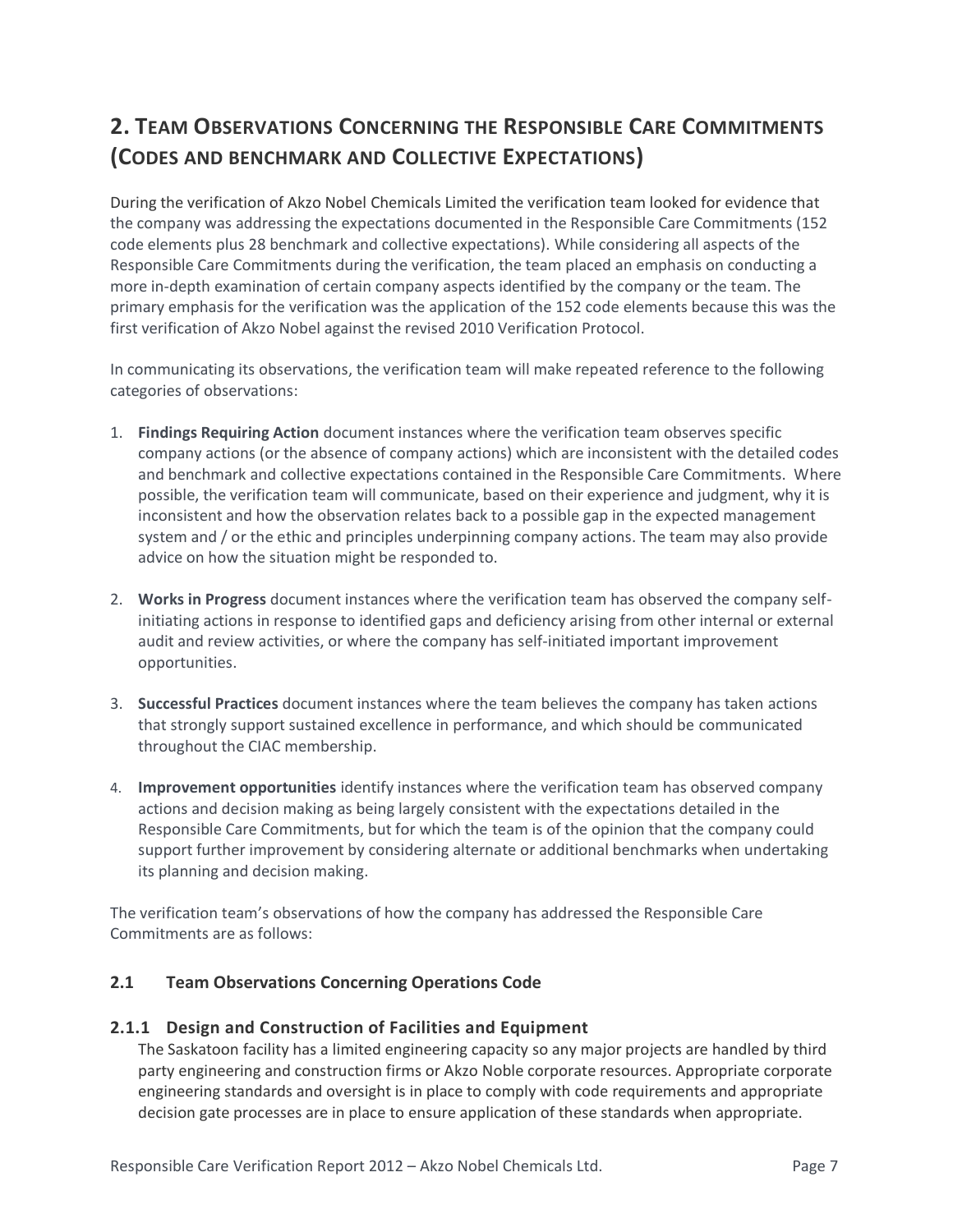#### **2.1.2 Operations Activities**

Generally, there are management systems in-place to comply with the requirements of this commitment area. However two findings requiring action and two improvement opportunities listed above are in reference to this operational area and specifically OP13, 15, 69 and 75. The management system gap in the "Do" and "Check" functions in relation to the application of 2010 protocol.

The 2009 verification report listed an improvement opportunity relating to monitoring the performance of railroads. This opportunity was not satisfactorily addressed and is included in finding number one in relation to OP13. The minimum expectation is that the Company will request and review the current verification report of their respective rail carrier and take the appropriate action.

#### **2.1.3 Safety and Security**

All appropriate management systems are in place to comply with the requirements of this code. The site emergency response plan is up to date and has been recently reviewed with emergency responders and integrated with the community emergency response plan. The integration of the Akzo Nobel site emergency response plan with the community plan and the development of an integrated plan encompassing the Saskatoon community has been the result of a continuous effort, of at least ten years, by Akzo Nobel and a neighbouring C.I.A.C. member site. The culmination of these efforts has been listed in the report as a successful practice.

#### **2.1.4 Environmental Protection**

Environmental protection is addressed with a Corporate Philosophy based emphasis on sustainability with a focused objective of environmental protection. Corporate initiatives include, energy use reduction, water use reduction, operational efficiency, air and water quality and climate change initiatives to reduce the Company carbon foot print. At the local level the site maintains an ISO 14001 certification with appropriate objectives to support both Corporate and C.I.A.C. objectives. Reference: [www.akzonobel.com/sustainability](http://www.akzonobel.com/sustainability)

#### **2.1.5 Resource Conservation**

At Akzo Nobel, beginning at the corporate level, resource conservation is an integral part of the focus on sustainability described in section 2.1.5. Locally the present focus is a reduction in energy use. A corporate sponsored energy use analysis is planned for 2012/2013. Included in the Corporate Sustainability Goals is an objective of Eco-Efficient Resource Utilization.

#### **2.1.6 Promotion of Responsible Care by Name**

 As part of Product Stewardship outreach to customers and bulk carriers the site made twenty two presentations on safe product handling. A portion of the presentations is dedicated to the Responsible Care® Ethic and Guiding Principles. The site has also made

 Responsible Care® focused presentations to industrial neighbours, University of Saskatchewan engineering, business and medical-industrial hygiene students, community college students and various emergency management groups.

The team has however listed an improvement opportunity in this area in regard to the hourly employees and non managerial staff groups. Throughout the interview and meeting process the team sensed that these employees related more to the corporate sustainability focus and other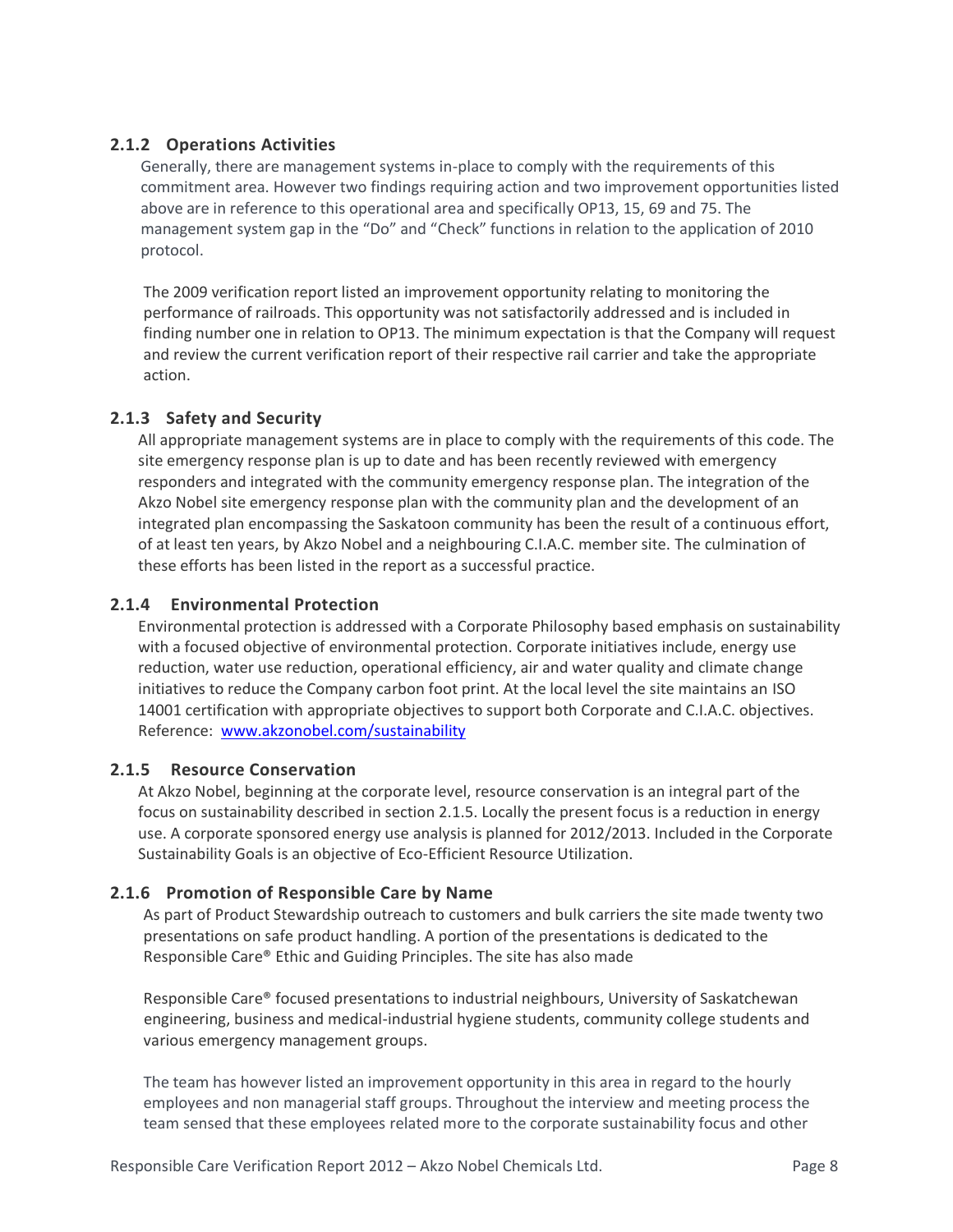related initiatives and did not understand the link to the site C.I.A.C. Responsible Care® commitment.

#### **2.2 Team Observations Concerning Stewardship Code**

A comprehensive product stewardship management system is in place at the corporate level under the umbrella of "Innovation". The general philosophy is to have the research and development resources located within the Business Groups for ease of customer interface and to maintain five corporate "Expert Capability Groups" as support resources and "Communities Of Practice" experts to ensure the best possible use of knowledge and technology. This philosophy and appropriate practices identified corporately as product stewardship "Guidance Notes" govern the product stewardship focus in Canada.

Reference: [www.akzonobel.com/innovation](http://www.akzonobel.com/innovation) 

#### **2.2.1 Expectations of Companies**

This section of the Responsible Care® Commitments is for the most part a corporate level function as it pertains to operations in Canada and fully complies with the expectations of the Responsible Care® Commitments. The site did however provide twenty two customer and transportation training sessions in 2011 and 2012 in support of products pro duced at the site or raw materials transported to the site.

#### **2.2.2 Expectations with Respect to Other Parties**

As described above there are corporate driven Product Stewardship management systems that govern the actions of the Saskatoon site. However it is the opinion of the team that several product stewardship code elements supporting the 2010 Responsible Care® Protocol have not been implemented, or the present site management system revised, to accommodate these requirements. As previously noted in the Summary of Team Observations above there is a finding requiring action to implement the requirements of Stewardship Code elements ST115 through ST120.

#### **2.3 Team Observations Concerning Accountability Code**

#### **2.3.1 Operating Site Communities**

In all probability the most pressing issue over the last six years at the Akzo Nobel site, in relation to this code, is a tangential issue that is addressed in the Operations Code and pertains to a viable community alert system. It now appears that through the efforts of the site as a participant on the local Community Advisory Panel and the Saskatoon Industrial Mutual Assistance group this task will be accomplished. All the other code expectations of this section of the Responsible Care® Commitments Protocol are being met with the exception of AC 126. The team has listed an improvement opportunity in this area to document the process of maintaining and revising a relevant list of local community and business stakeholders.

#### **2.3.2 Other Stakeholders**

The team has previously noted in the Team Observation section, under "Successful Practices" that the Saskatoon site is very active in the community and thus interfaces on a regular basis with local government officials, local businesses, and potentially Saskatoon based NGOs. Through these contacts the company complies with this code requirement. The company has recently refocused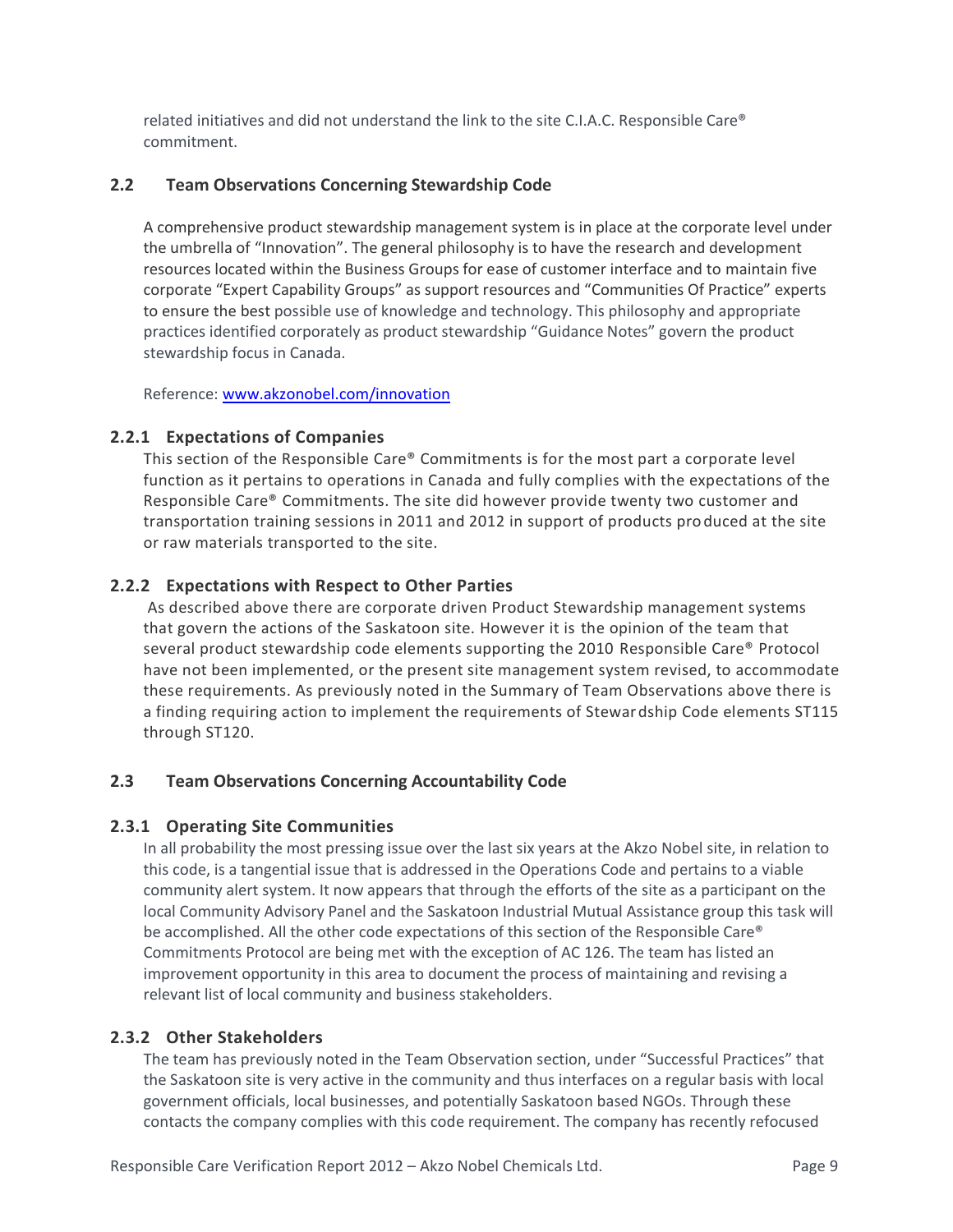and improved their TransCAER commitment and the team encourages them to continue with this process. The team did feel however that practices pertaining to AC138 and AC139 are driven by a personal commitment and not as a result of documented expectations. As a result the team has listed an improvement opportunity in this area.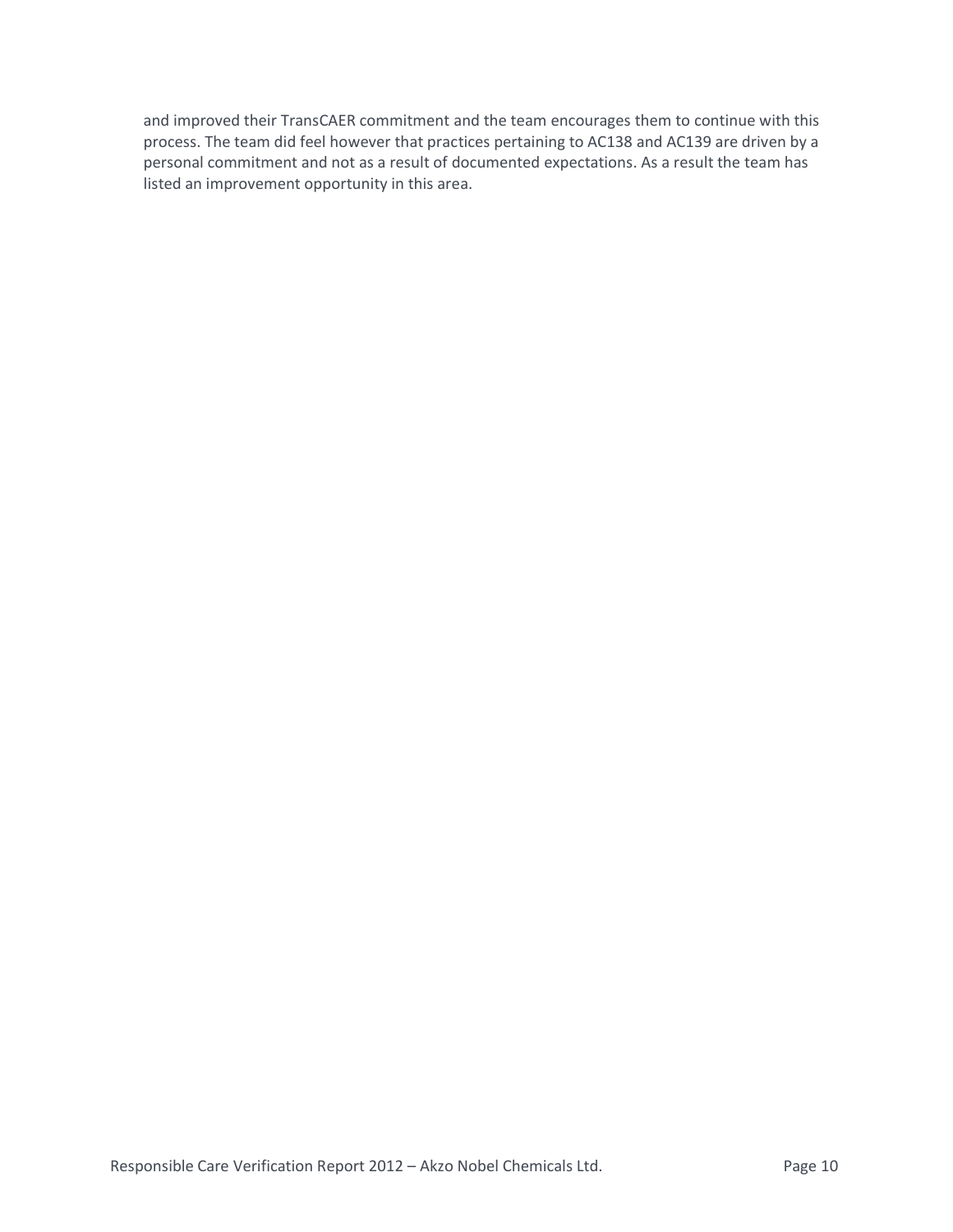# **3. TEAM OBSERVATIONS ON THE COMPANY MANAGEMENT SYSTEM**

It is a requirement of Responsible Care that companies have a documented, self-healing management system or systems capable of identifying and responding to deficiencies and otherwise supporting continual improvement across all company business units, functions, and sites and as a framework for implementing the Responsible Care Commitments.

The verification team studied the Akzo Nobel management system(s) and compared and contrasted the attributes of that system(s) to those of a self-healing overall management system as discussed in the CIAC Management System Guide. The verification team's related observations to the company management system(s) are as follows:

The Akzo Nobel site has a clear and concise four page document (#0842-00) that describes the Responsible Care® management system. The document is designed as an ISO document with a two year review requirement.

**NB: The team observations described below are a verbatim reproduction of document #0842-00 which accurately describes to processes observed by the team.**

#### **3.1 Observations on the PLAN Step**

During the PLAN Step of the management system, the company decides what the goals of the company are and how they will be met. In determining those goals, it is expected the company will look inward, across its operations, but will also look outward, considering the expectations of: stakeholders; regulatory requirements; relevant CIAC Responsible Care Commitments and supporting tools; and other industry benchmarks. In considering the PLAN Step of the Akzo Nobel management system, the verification team observed the following:

During the planning phase the plant goals are developed, based on the 'balanced scorecard' principle. The plant goals are based on the Business Unit Priorities and Performance Dashboard as well as plant specific issues, for example issues detected during the 'Check' phase. Key projects are determined and dashboard variables are developed. Status of the plant goals, key projects, and the dashboard is updated monthly. An annual environmental plan is created for the control and reduction of environmental impacts. Depending on their importance, the goals of this plan can become part of the plant goals or remain separate goals, responsibility of the Lab and Environmental Supervisor.

The Personal Goals and Development(P&D) process is used for generating personal key performance areas and are mainly based upon plant goals, but can also take special interests, related to plant operations, into account. P&D discussions are held at the beginning of the year (between February and April), during the mid-term (between June and August), and at the end of the year (actually January – February of the next year). For hourly personnel, group goals are developed together with the union. The balanced scorecard principle is again used for personal goals and group goals. A list for capital projects is maintained by Plant Engineering. Capital projects are prioritized based on a formula (the formula provides a point value for each project), and then implemented based on point value, capital availability, regulatory requirements, and alignment with corporate / plant goals. The capital project list is reviewed two or three times a year.

The team did list a finding requiring action related to this step in the process.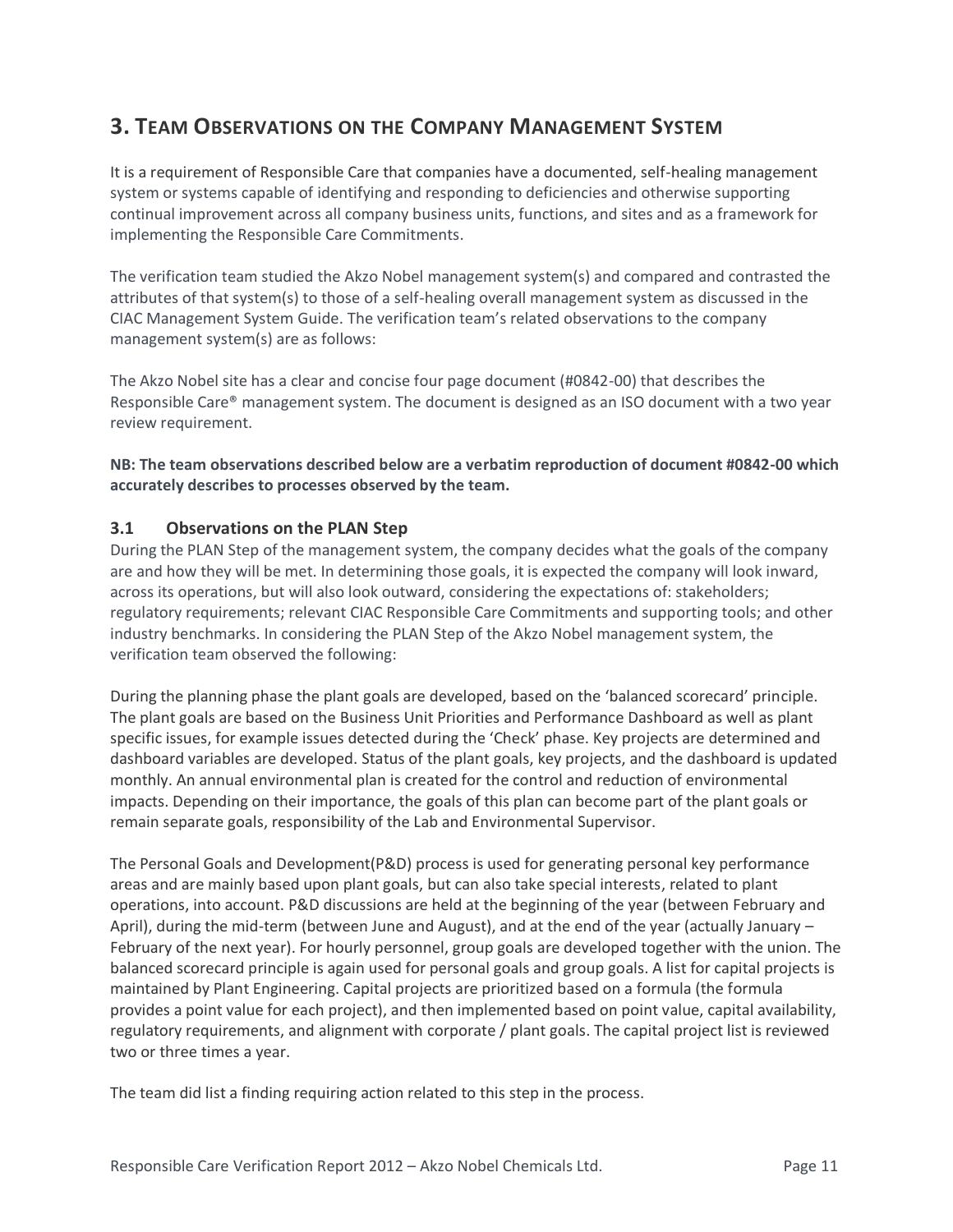**While a cross reference document is under development (work in progress); the output of that activity must result in the code expectations being formally and fully considered as Akzo Nobel Chemicals Ltd. requirements and as equivalent to regulatory requirements and expectations of other formal management system processes (i.e. ISO 14001), such that the gaps identified above in the finding requiring action will not arise in the future.** 

#### **3.2 Observations on the DO Step**

During the Do Step in the management system, the company converts the decisions of the PLAN Step into action and ensures awareness and understanding by all involved. It is expected that the company will implement an organizational structure, assign responsibilities to appropriate personnel, supply sufficient training and resources to execute planned actions and develop and document standards, procedures and programs, as applicable.

In considering the DO Step of the Akzo Nobel management system, the verification team observed the following:

The plant goals, as well as the follow-up from 'check' actions (see below) guide the daily work of plant staff. Routine tasks and improvement activities are done on an 'as required' basis. The daily safety talk (conducted around 8:00 am) keeps operators and maintenance personnel informed about activities in the plant and the production meeting (twice a week) is used to coordinate staff activities. The monthly report is used to track progress and is also widely distributed, which enables other external corporate management groups to take action if they think that planning goals are at risk.

#### **3.3 Observations on the CHECK Step**

During the CHECK Step in the management system, actions carried out in the DO Step are assessed to determine if they are actually being carried out according to plan, and whether they are achieving the desired outcomes and delivering continual improvement. Here, the overall management system and components will be reviewed along with employee competences for assigned responsibilities, internal and external audits will be undertaken, incidents will be assessed to identify root causes, and performance measurement will be conducted and reviewed.

In considering the Check Step of the Akzo Nobel management system, the verification team observed the following:

The "Checking" process at Akzo Nobel is accomplished through various audit processes that can be local internal, Corporate internal or external third party for such management systems as ISO 9001/14001

• ISO 9001/14001 is checked through internal audits (all elements to be checked within a two year cycle) and third party audits.

• Responsible Care is checked every year for the re-commitment (no formal procedure, but signed recommitment stating compliance with all standards) and verified by a third party every three years).

• The corporate HSE&S standard is checked internally for compliance every year. All elements are audited by auditors sent from Corporate on a schedule based on plant risk and performance (currently every three years).

• Problems with customers (for example product quality, delivery issues) are flagged up through Quality Notes. A process utilized by the Sales and Marketing groups.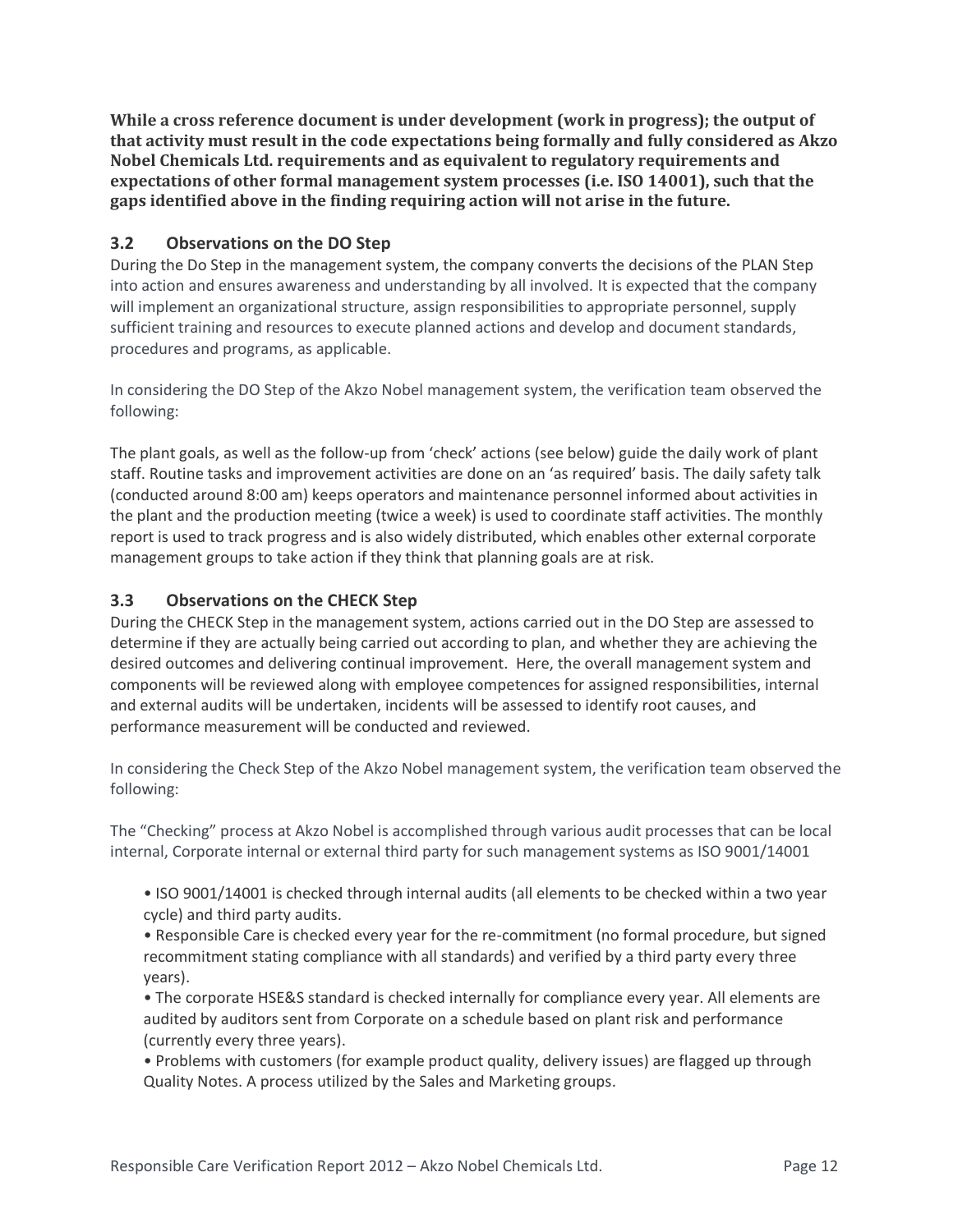• Internal incidents and near misses are currently tracked through the Unusual Incident Report system. More serious incidents have to be reported to corporate and may trigger a corporate investigation.

• Regulatory and legal developments are monitored by various methods. For example through the Canada Gazette and information about regulatory developments from our North American Regulatory Affairs department.

#### **3.4 Observations on the ACT Step**

During the ACT Step in the management system, the company translates the results of the CHECK Step into corrective actions for improvement. This includes revisiting the PLAN Step to decide whether changes are need to the company's stated goals or action plans, policies and procedures for achieving those goals. Considerations when examining the Act Step include whether and how: audit and review findings are responded to; performance is communicated internally and externally; employee and contractor performance is rewarded and corrected, etc.

In considering the Act Step of the Akzo Nobel management system, the verification team observed the following:

The follow-up actions generated during the 'check' process, guide the short-term 'act' steps. If the issues detected during 'check' cannot be resolved within a reasonable timeframe (varies depending on the issue, but two months is a good guidance), they are added to the 'Follow-Up' database and (if necessary) to the capital project list. The Follow-Up database and the capital project list are used for prioritization of actions and to keep track of issues that require more time for their resolution. The Follow-Up database is also used as a resource in the planning phase.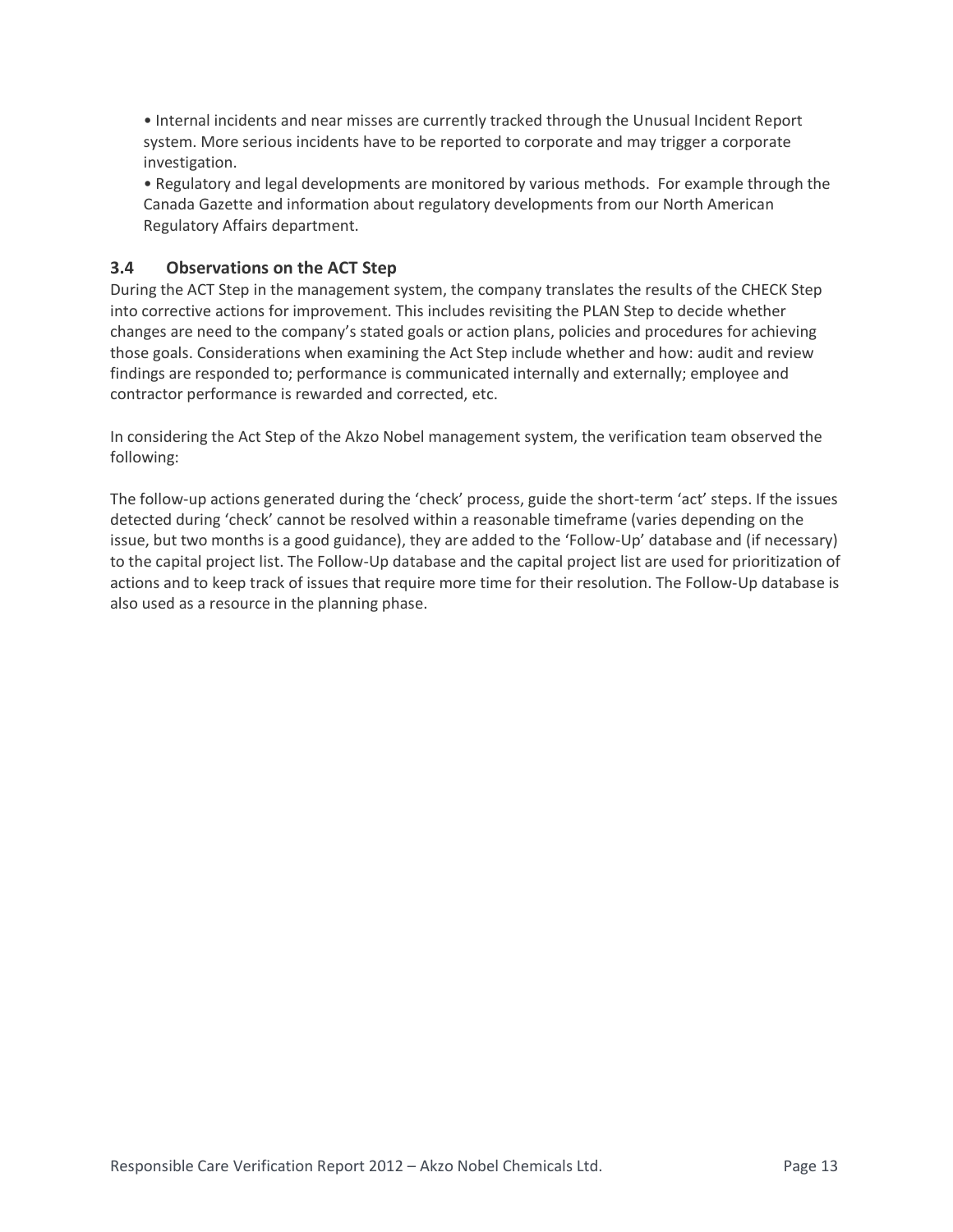# **4. TEAM OBSERVATIONS ON THE RESPONSIBLE CARE ETHIC AND PRINCIPLES FOR SUSTAINABILITY**

Each CIAC member company is formally committed to the ethic of "*Doing the right thing, and being seen to do the right thing*." This ethic, along with the principles for sustainability are expected to guide the company's decision making and practices. In conducting the verification, the team is looking to understand how well the ethic is understood and adopted within the company, and the degree to which the principles inform the manner in which the company does its business.

The verification team carefully observed the Akzo Nobel decision making processes and actions and compared and contrasted the attributes of those with the attributes of a company guided by the Responsible care Ethic and Principles For Sustainability as discussed in the Responsible Care Commitments (Appendix E). The verification team's related observations on the company's application of the *Responsible Care Ethic and Principles for Sustainability* are as follows:

For a holistic view of how the Responsible Care® Ethic and Principles For Sustainability are applied and managed at the Akzo Nobel Saskatoon site one must consider the global focus on sustainability as described on the website referenced in section 2.1.4. These Corporate Principles are applied at the different levels in the organization and are driven by the various Business Teams and Sub-Business Teams which must report progress monthly on the various improvement areas they have chosen in support of the corporate initiatives. Attachment #3 lists the eight Principles For Sustainability that the C.I.A.C. has chosen as a guideline for member companies. At the Akzo Nobel corporate level there are Philosophies, Goals and objectives that recognize and support these principles. The team will comment in this attachment on the level attained by the Saskatoon site in supporting these Philosophies, Goals and Objectives.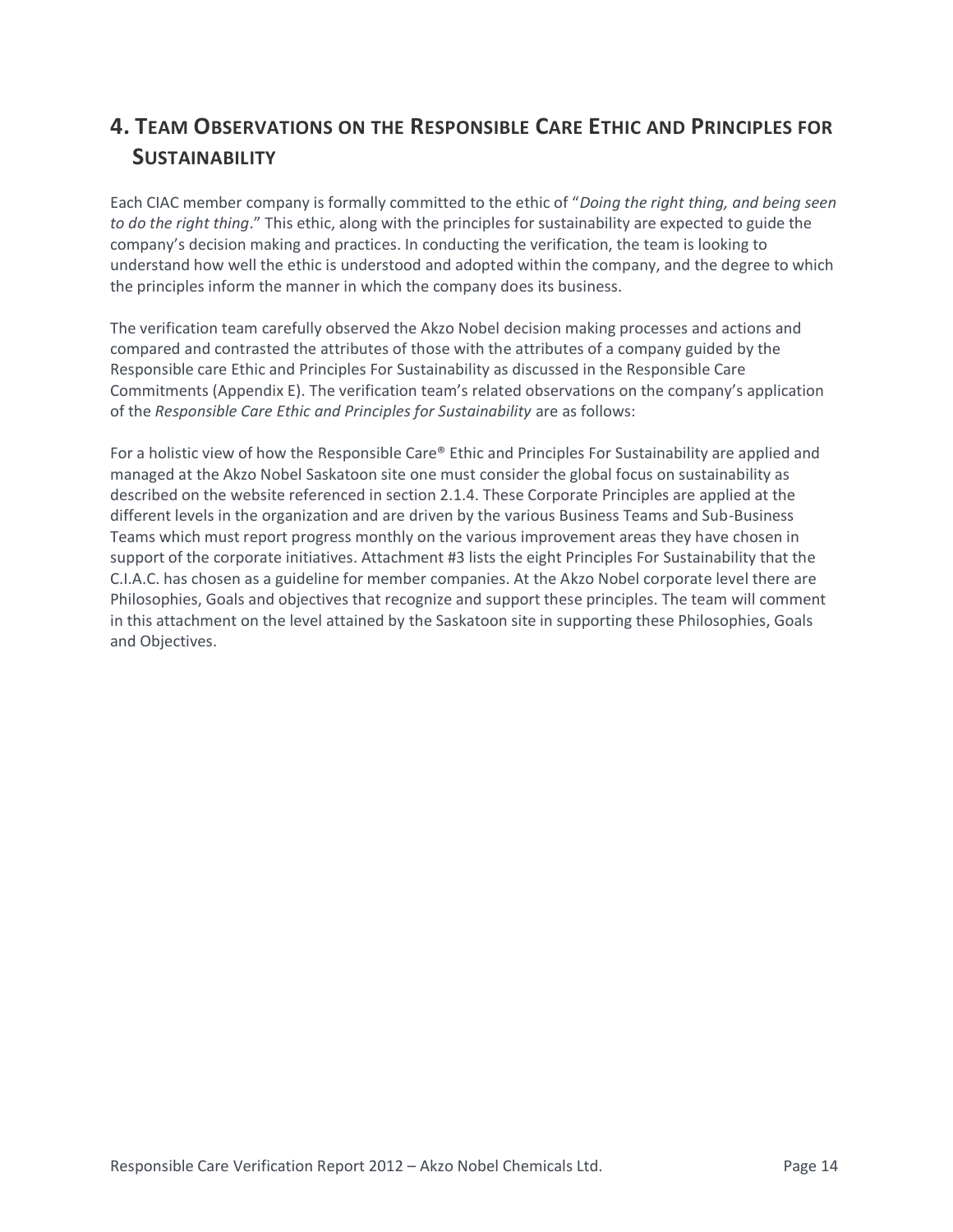# **5. VERIFICATION TEAM CONCLUSION**

As a result of the examination conducted, and in consideration of the observations communicated within this report, the verification team is of the opinion that the Responsible Care Ethic and Principles for Sustainability are guiding company decisions and actions, and that a self-healing management system is in place to drive continual improvement. The team believes that the company is capable of responding to the range of Findings Requiring Action identified during the verification, as summarized in the Executive Summary and discussed in detail in the report. The verification is complete and no further involvement is required by the verification team**.**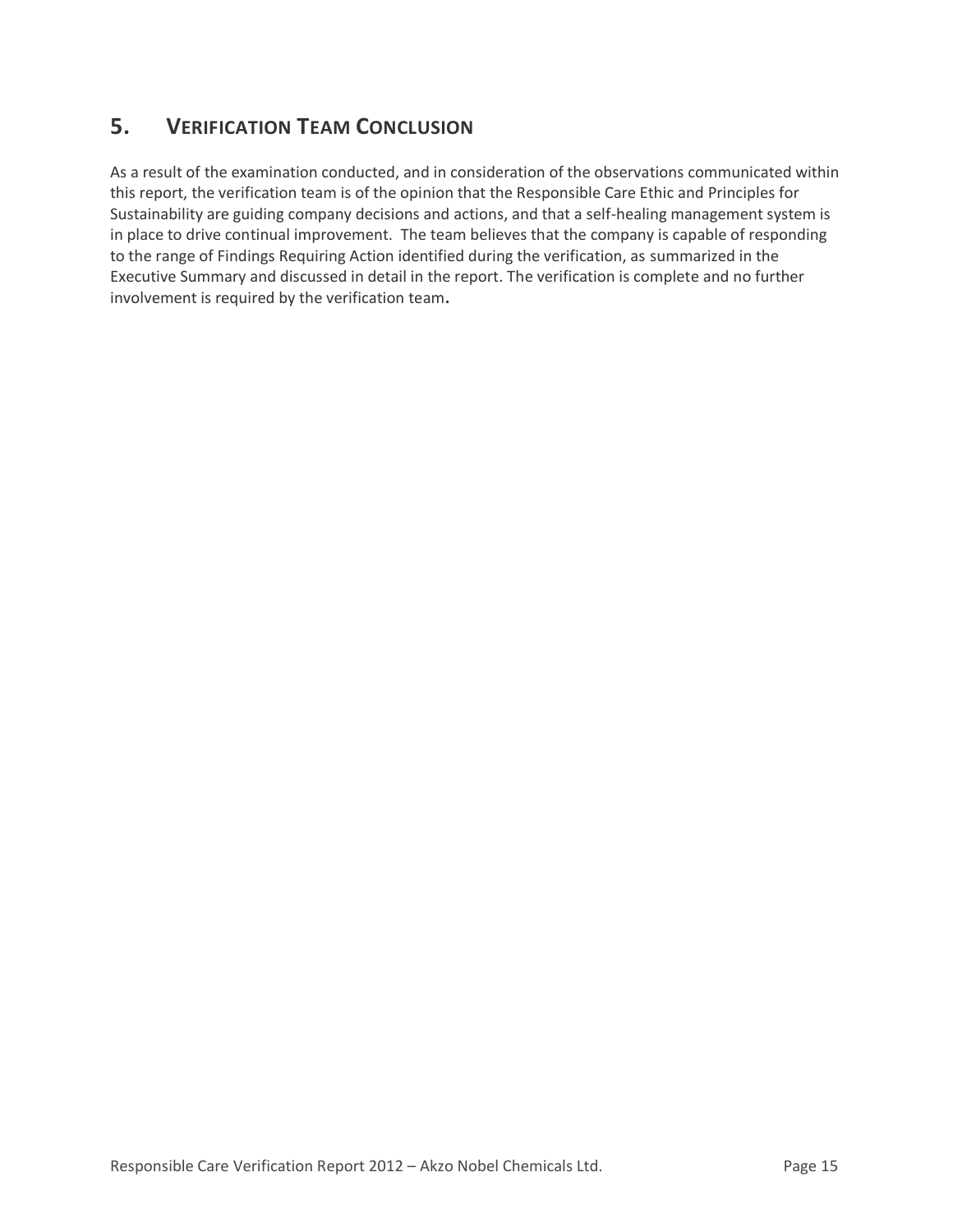# **COMPANY RESPONSE TO VERIFICATION TEAM REPORT**

On behalf of Akzo Nobel Chemicals Limited I have reviewed this verification report. The observations and conclusions contained in the report have been discussed with the verification team. Thanks to the verification team for a thorough and constructive investigation of our processes and for pointing out possible improvements.

Akzo Nobel will communicate the results of the verification exercise with its CIAC peers at their next meeting, and will discuss the verification results with our stakeholders, including those representing communities near our operating sites.

We will give consideration to the Improvement Opportunities identified by verification team and will assist the CIAC in communicating and sharing the identified Successful Practices to other CIAC members. Plans will be developed and implemented to respond to the Findings Requiring Action identified by the verification team. Our progress in implementing those plans will be discussed when preparing our Annual Statement of Re-Commitment to Responsible Care, and communicated to the verification team at the time of our next verification.

Michael Stein Site Manager Akzo Nobel Chemicals Ltd. November 13th 2012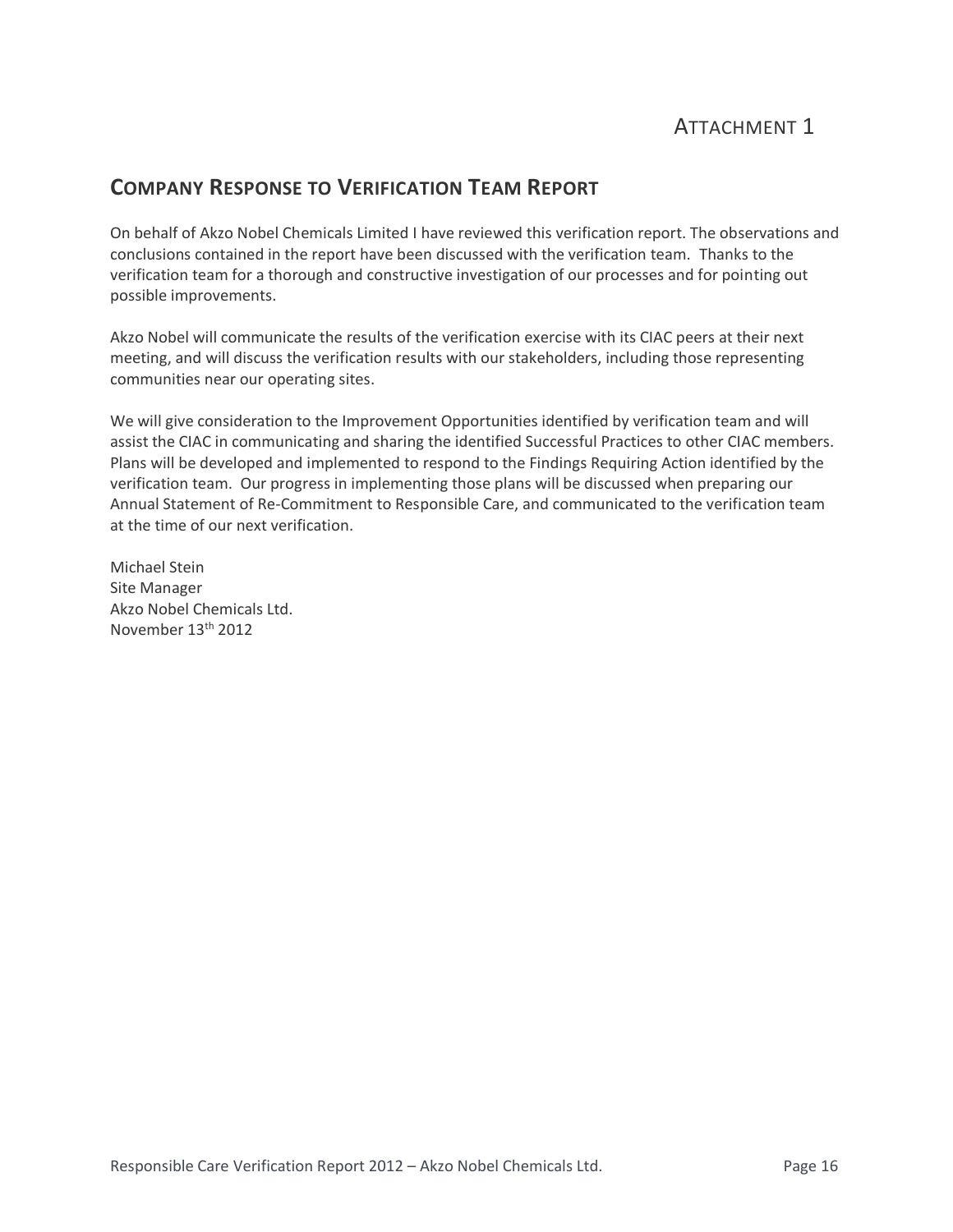# **Interview Lists**

#### **A: Company Personnel Contacted During Verification Process**

| <b>Name</b>            | <b>Position</b>                            | <b>Location</b>  |
|------------------------|--------------------------------------------|------------------|
| <b>MICHAEL STEIN</b>   | SITE MANAGER AND RESPONSIBLE CARE          | SASKATOON        |
|                        | <b>COORDINATOR</b>                         |                  |
| <b>GERRY MOONEY</b>    | LABORATORY AND ENVIRONMENTAL SUPERVISOR    | SASKATOON        |
| <b>LARRY CAMPBELL</b>  | <b>SAFETY SUPERVISOR</b>                   | SASKATOON        |
| <b>CHERYL LARIVIER</b> | <b>LOGISTICS SUPERVISOR</b>                | SASKATOON        |
| <b>ILA KLASSEN</b>     | <b>PLANT ENGINEER</b>                      | SASKATOON        |
| <b>KEVIN MURR</b>      | PROCESS OPERATOR AND JOINT HEALTH & SAFETY | SASKATOON        |
|                        | <b>COMMITTEE MEMBER</b>                    |                  |
| <b>RUSSELL BANDA</b>   | PIPE FITTER AND JOINT HEALTH & SAFETY      | <b>SASKATOON</b> |
|                        | <b>COMMITTEE MEMBER</b>                    |                  |

### **B: External Stakeholders Contacted During Verification Process**

| <b>Name</b>         | <b>Company / Organization</b>       | Location  |
|---------------------|-------------------------------------|-----------|
| OM KOCHAR           | SILVERWOOD HEIGHTS COMMUNITY ASSOC. | SASKATOON |
| <b>MERV DAHL</b>    | UNIVERSITY OF SASKATCHEWAN RISK     | SASKATOON |
|                     | MANAGAMENT                          |           |
| <b>TERRY STARK</b>  | WANUSKEWIN HERITAGE PARK            | SASKATOON |
| <b>BEV BENTZ</b>    | ERCO WORLD WIDE CAP REPRESENATIVE   | SASKATOON |
| <b>TERRY FRISKE</b> | ERCO WORLD WIDE PLANT MANAGER       | SASKATOON |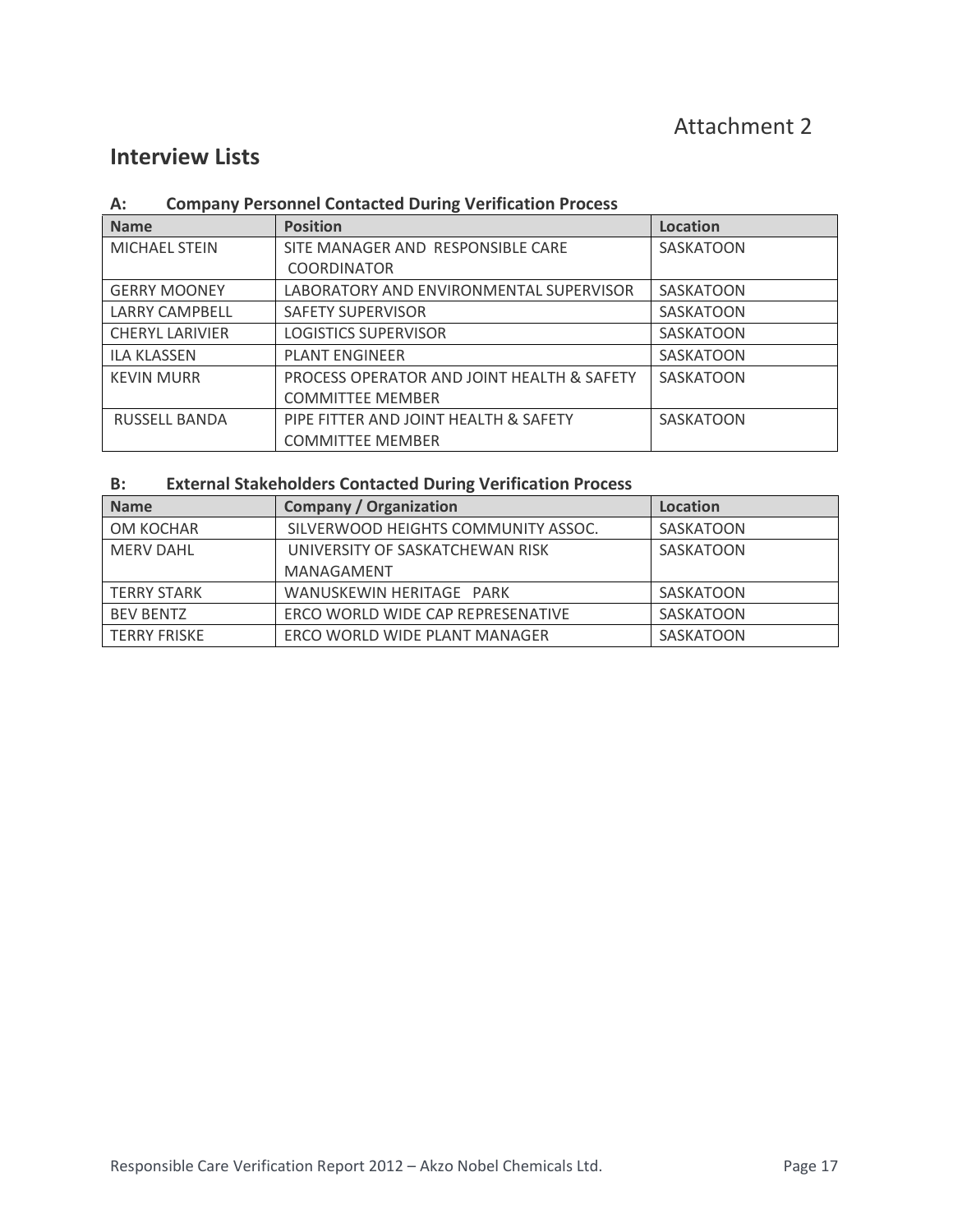# **THE RESPONSIBLE CARE ETHIC AND PRINCIPLES FOR SUSTAINABILITY**

• **WORK FOR THE IMPROVEMENT OF PEOPLE'S LIVES AND THE ENVIRONMENT, WHILE STRIVING TO DO NO HARM.**

**Products made at the Saskatoon facility, and the technical support provided to their customers, are vital to the potash industry which in turn is an invaluable contributor to agriculture and nutrition. The site has also decreased its environmental footprint by greatly reducing site emissions and eliminating site water outflow to the South Saskatchewan River.**

• **BE ACCOUNTABLE AND RESPONSIVE TO THE PUBLIC, ESPECIALLY OUR LOCAL COMMUNITIES, WHO HAVE THE RIGHT TO KNOW THE RISKS AND BENEFITS OF WHAT WE DO.** 

**For the most part this principle is supported by the Saskatoon site. The team has listed an improvement opportunity in this area regarding OP39 and AC126 which require maintaining lists of local stakeholders and ensuring they are informed of site hazards.** 

• **TAKE PREVENTATIVE ACTION TO PROTECT HEALTH AND THE ENVIRONMENT.**

**In support of the Corporate Product Stewardship objectives the Saskatoon site provided twenty two product safe use and handling training sessions in 2011 and 2012 for their customers and bulk carrier companies.**

• **INNOVATE FOR SAFER PRODUCTS AND PROCESSES THAT CONSERVE RESOURCES AND PROVIDE ENHANCED VALUE.**

**This principle is embedded in the Corporate Sustainability goal to have 30% of their product portfolio classified as Eco-Premium by 2015. A large portion of Akzo Nobel products are made from renewable feed stocks and there is an objective to maximize this advantage through a process of Eco-Efficient Resource Utilization. The Saskatoon site production processes are part of these initiatives.**

• **ENGAGE WITH OUR BUSINESS PARTNERS TO ENSURE THE STEWARDSHIP AND SECURITY OF OUR PRODUCTS, SERVICES AND RAW MATERIALS THROUGHOUT THEIR LIFE CYCLES.**

**In this area there is a gap in the "acting" and "checking" portions of the management system where it is not clear how transportation partners, waste disposal companies**